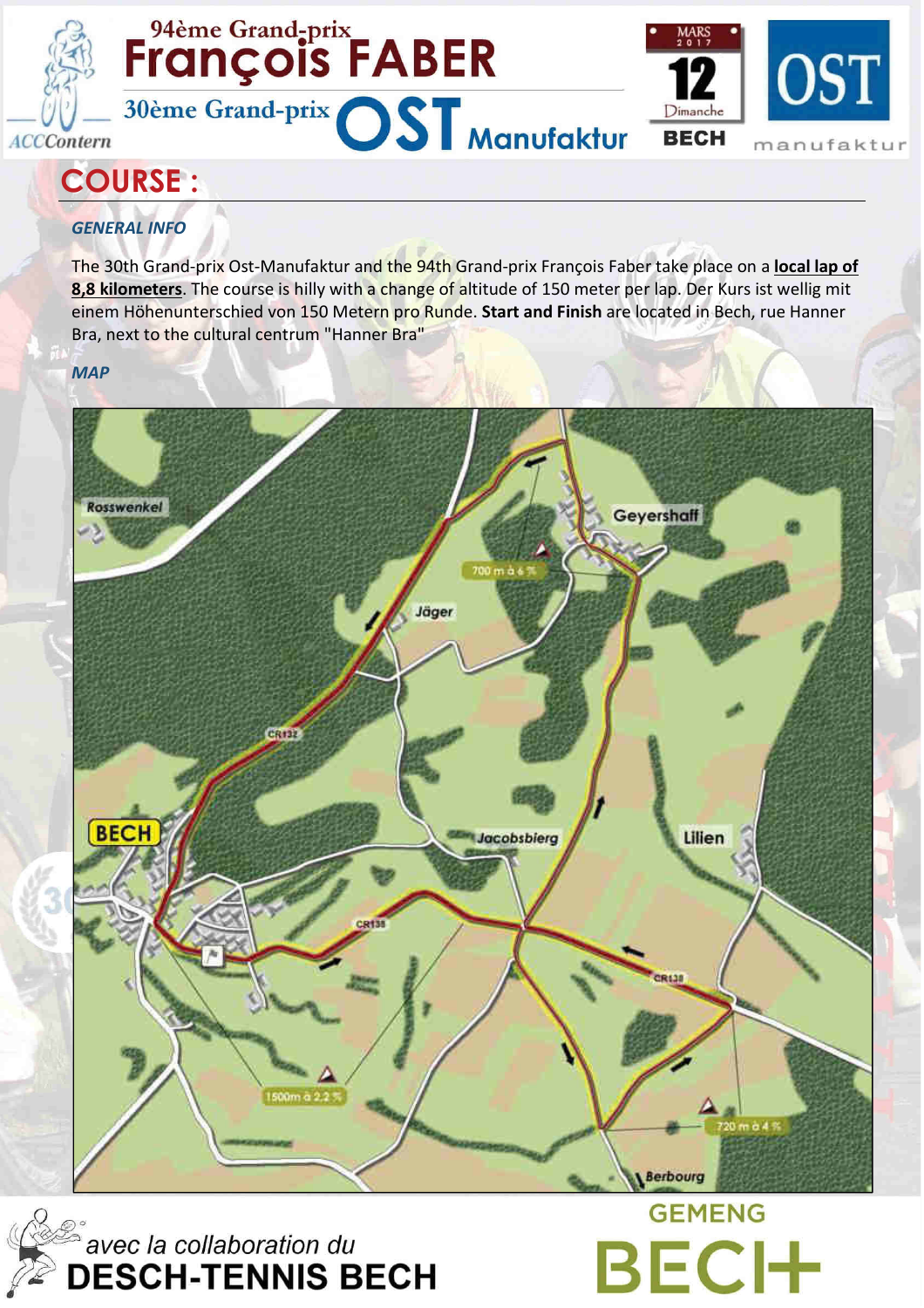#### <sup>94ème Grand-prix</sup><br>François FABER MARS  $\int_{mtern}$  30ème Grand-prix  $OST$  Manufaktur Dimanche **BECH ACCContern** manufaktur Bech Bech 760 m à 6 % 海 胸 720 m à 4 % 400 Α  $\mathbb{A}$  $7%$ 1500 m à 2.2 %  $\Delta$ 350 5%

4000

5000

6000

7000

8000

9000

| $\boldsymbol{0}$ | 298 m | <b>BECH</b>            |                      | Start at the centrum « Hanner Bra »  |
|------------------|-------|------------------------|----------------------|--------------------------------------|
|                  |       | CR138 Hanner Bra       | <b>Becher Millen</b> |                                      |
|                  |       |                        | Am Birk              |                                      |
| 1,5              | 322 m | x Jacobsbierg          |                      |                                      |
|                  |       | CR138 to Herborn       | Road to Berbourg     |                                      |
|                  |       | Road to Berbourg       |                      |                                      |
| 2,3              | 281 m | x nach Berbourg        |                      |                                      |
|                  |       | Road to Berbourg       | Road to Lilien       |                                      |
|                  |       | Road to Lilien         |                      |                                      |
| 3,0              | 310 m | x Lilien               |                      |                                      |
|                  |       | Road from Berbourg     | CR138 to Bech        |                                      |
|                  |       | CR138 to Bech          |                      |                                      |
| 4,0              | 322 m | x Jacobsbierg          |                      |                                      |
|                  |       | CR138 to Bech          | Road to Geyershaff   |                                      |
|                  |       | Road to Geyershaff     |                      |                                      |
| 6,0              | 322 m | <b>Geyershaff</b>      |                      |                                      |
|                  |       | rue Geyershof          | Road to Jacobsbierg  |                                      |
|                  |       | Road to Michelshof     | Road to the CR132    |                                      |
|                  |       | Road to the CR132      |                      |                                      |
| 6,7              | 371 m | $x$ CR132              |                      |                                      |
|                  |       | Road from Geyershaff   | CR132 to Bech        |                                      |
|                  |       | CR132 to Bech          |                      |                                      |
| 8.4              | 295 m | <b>BECH</b>            |                      |                                      |
|                  |       | CR132 rue Neidierfchen | Schneckelsbierg      |                                      |
|                  |       |                        | CR138 Hanner Bra     |                                      |
| 8,8              | 298 m | CR138 Hanner Bra       | Hammerknupp          | Finish at the centrum « Hanner Bra » |

km Height PLACE / road crossroad remark

3000

**CLIMBS** 

COURSE DESCRIPTION

1000

2000

300

o

**Jacobsbierg** : 1500 m at 2,2 % ; max 5 % Weg nach Lilien :  $720$  m at 4 %; max 6 % Geyershaff : 760 m at 6,0 % ; max 7 %



**GEMENG BECH**